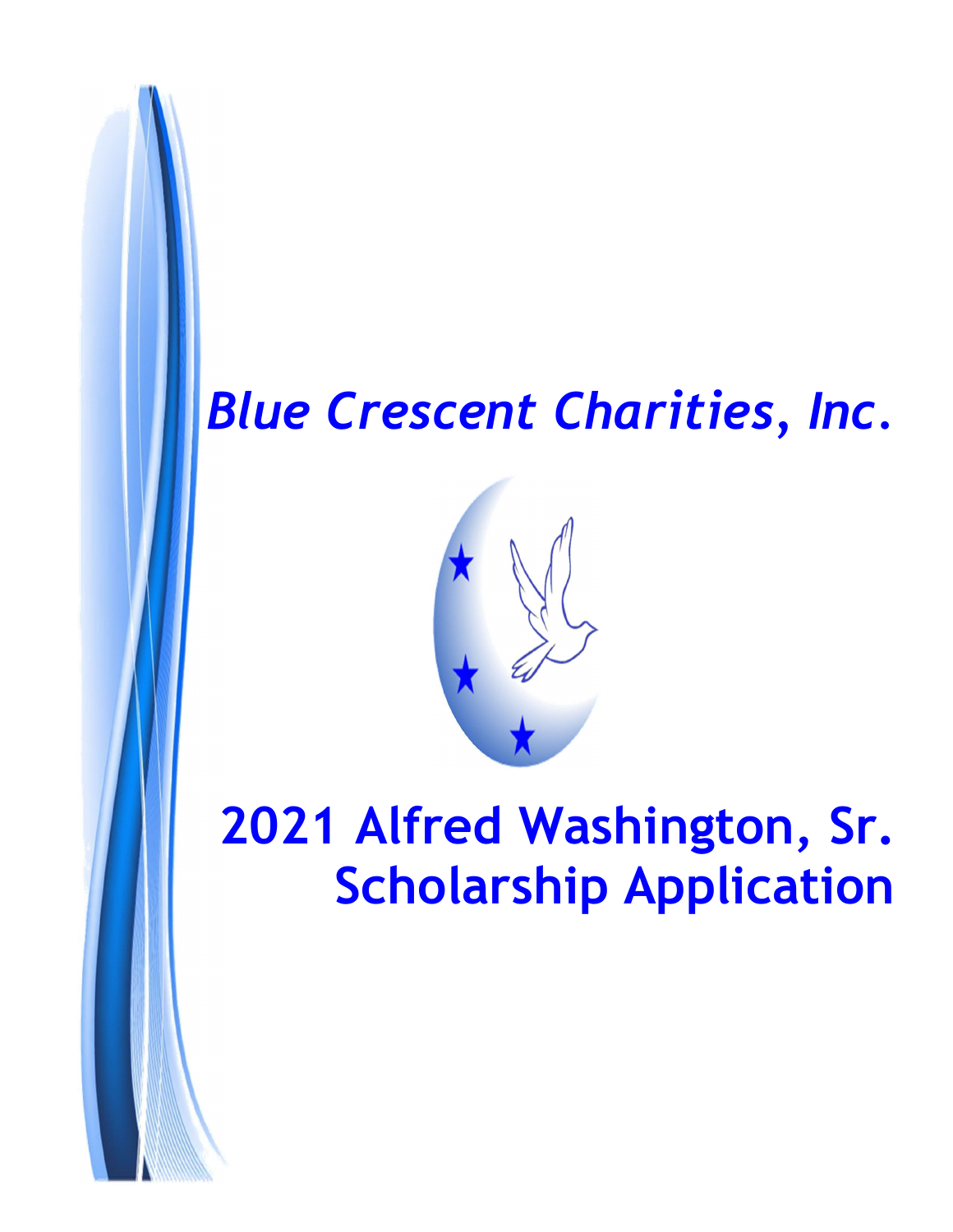

Dear Scholarship Applicant:

Thank you for your interest in participating a long-standing tradition in the Jacksonville community. Blue Crescent Charities, Inc., in partnership with the Nu Beta Sigma chapter of Phi Beta Sigma Fraternity, Inc. are inviting young men and women that exemplify high qualities of scholarship and community service to apply for the Alfred Washington Sr. Scholarship.

This scholarship is in honor of Alfred Washington, Sr. who on April 1, 1986, became the first African-American County Court Judge in Duval County. During his twelve years on the bench he served the needs of the county with distinction by "simply respecting the dignity of his fellow man", and while he unfortunately passed away at only 57, his impact is still felt in Duval's judicial and general communities. Scholarship is one of the highest ideals of our respective organizations, and as such it is imperative that we promote this ideal among our high school youth.

The Alfred Washington, Sr. Scholarship's aim is to award scholarships of at least one thousand dollars (\$1,000) each to three (3) exceptional high school seniors who demonstrate scholastic excellence and community service. Winners would be able apply it to their college expenses and will be recognized at our 34<sup>th</sup> Annual Honorable Judge Alfred Washington Sr. Scholarship Breakfast**.** 

To apply for this application, you must meet the following criteria:

- Must be presently enrolled as a senior at a high school located in one of the Florida counties of Clay, Duval, Nassau or St. Johns.
- Must have a minimum cumulative 3.0 GPA at the time of the application deadline AND at the end of the 2020 - 2021 school year.
- Must complete a minimum of 75 cumulative high school community service hours.

Enclosed you will find the 2021 Alfred Washington, Sr. scholarship application with forms attached. The scholarship application must be submitted electronically by *11:59:59 PM on Friday, Octoer 1, 2021.*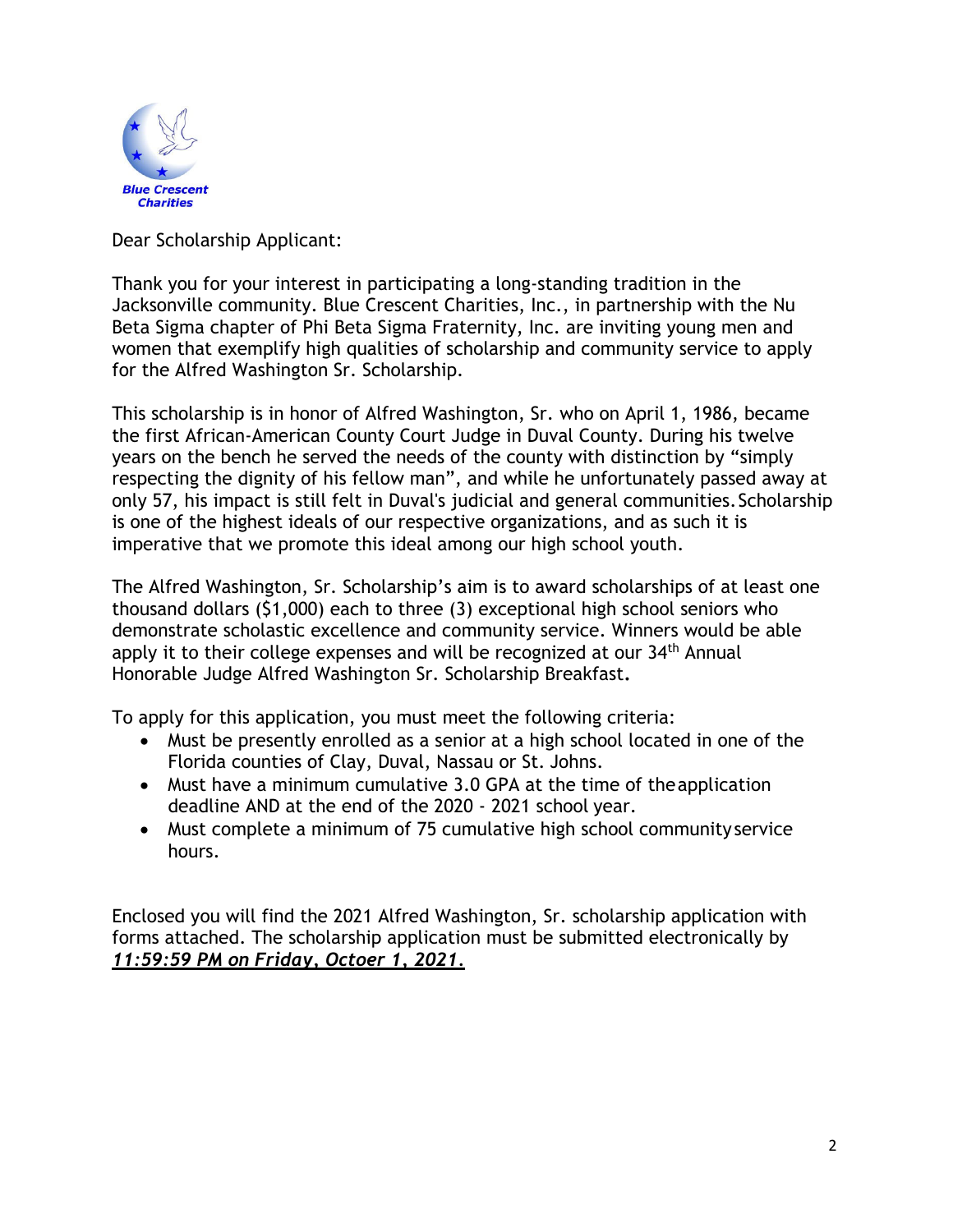Once we receive your application, you will receive an email confirming that we have received your application. Incomplete or late applications will not be accepted! NO EXCEPTIONS! After applications are received, applicants will be assigned points on overall presentation based off the following information:

- Application
- 1,000-word minimum scholarship essay
- GPA as shown on transcript
- Personal biography
- Community service hours (e.g., Florida Bright Futures community service log)
- Recommendation letters

If you have any questions about the scholarship application, please contact us at bluecrescentcharities@yahoo.com.

Thank you for your time and good luck with the process! Sincerely,

**Will Evans** 

Phi Beta Sigma Fraternity, Inc. President, Nu Beta Sigma Chapter **Jason Edgar**  Blue Crescent Charities, Inc., President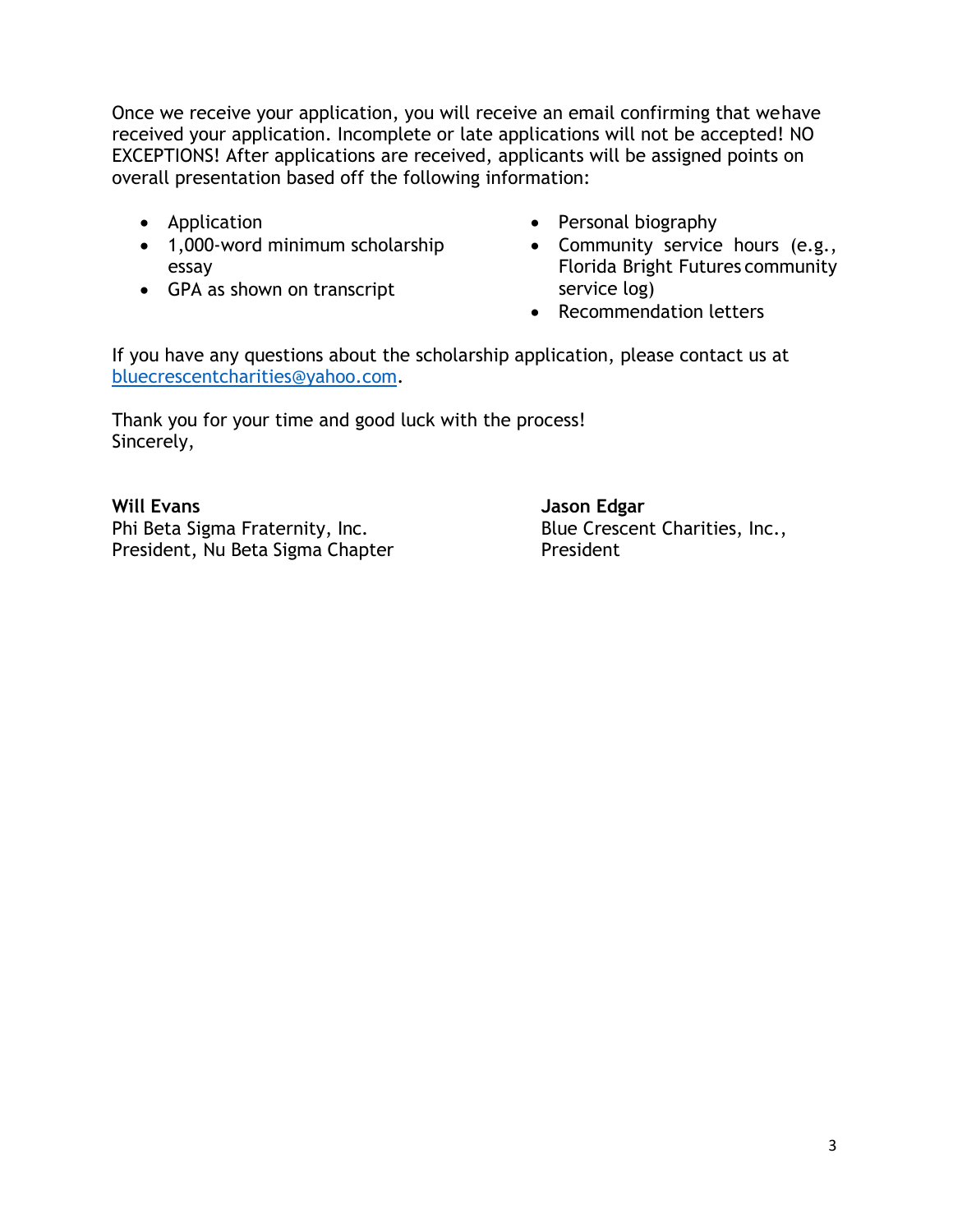## **Alfred Washington, Sr. (1941 - 1998) Biography**

#### **Born**

 January 24, 1941 in Gainesville, FL to Oliver and Judy Washington.

#### **Family**

- Spouse: Marian Washington (Billingslea) College sweetheart
- Children: Alfred, Jr., Alvin, Veronica, Verna
- Siblings: Douglas Washington, Bernard Washington, Vera Ross
- Grandchildren: Calvin, Victor, Christopher, Alfred III, Aliya

#### **Education**

- Bachelor of Science in History, Tuskegee University, Tuskegee, AL 1964
- Juris Doctorate, Florida State University College of Law, Tallahassee, FL 1975

#### **Employment**

- Teacher: Lincoln Park High School
- Teacher: Ft. Pierce Central High **Schools**

#### **Professional Affiliations**

- Phi Beta Sigma Fraternity, Inc.
- Member: Phi Delta Phi (Legal Fraternity), Tallahassee, FL
- National Bar Association
- Jacksonville Bar Association

#### **Homecoming**

• May 21, 1998

- Instructor: Indian River Community College
- Public Defender: State of Florida 1974 - 1985
- Duval County Judge: 1985 1998
- Florida Bar Association
- Perkins Bar Association
- Masonic Lodge  $(32<sup>nd</sup>$  Degree)
- Broach Schools
- Tots and Teens Association

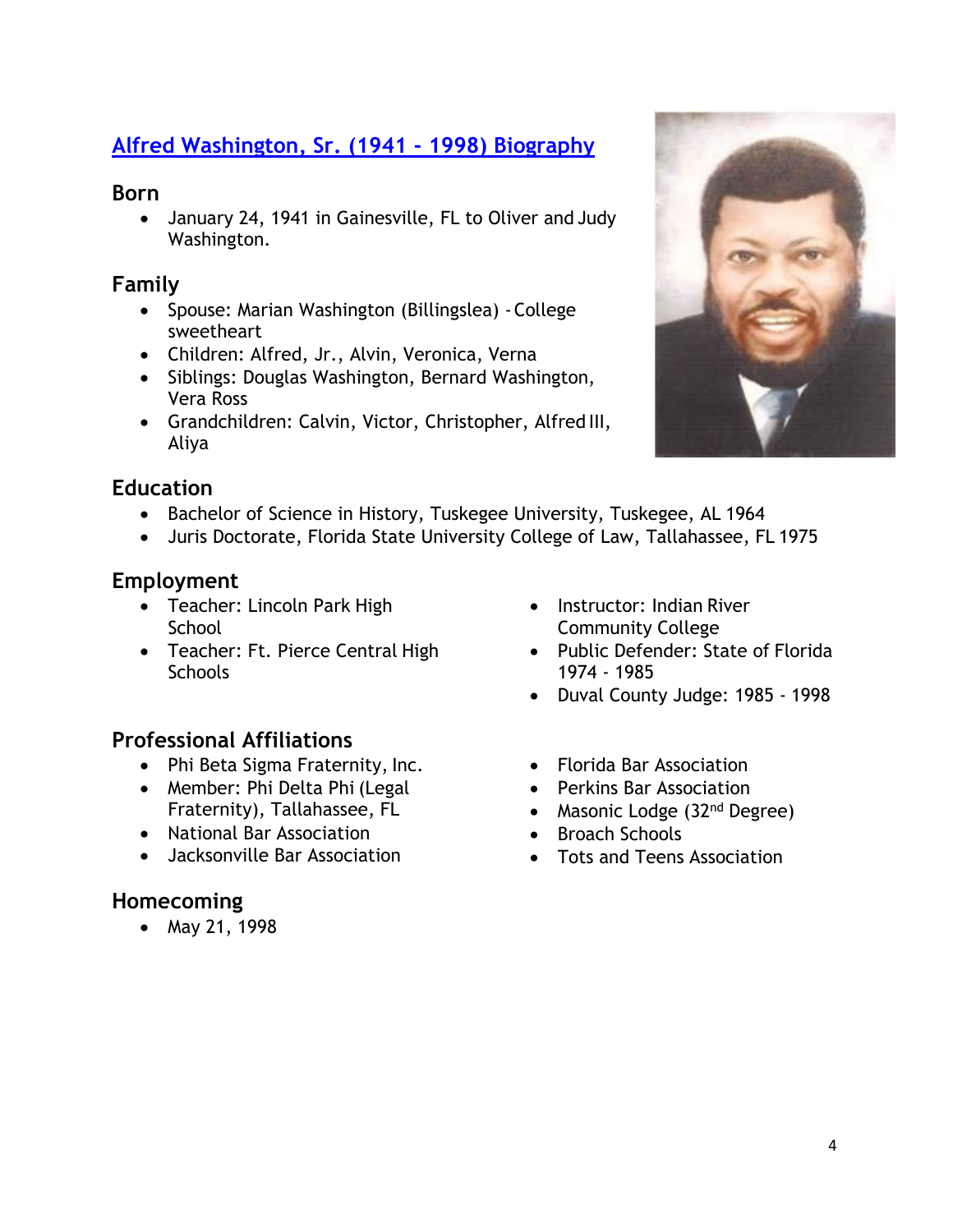

## **Alfred Washington, Sr. Scholarship Rules and Guidelines**

To be eligible to receive the 2021 Alfred Washington, Sr. Scholarship, the following rules apply:

- 1. Must be presently enrolled as a high school senior at a high school located in one of the Florida counties of Clay, Duval, Nassau or St. Johns.
- 2. Must have a minimum cumulative 3.0 GPA at the application deadline.
- 3. Demonstrate academic excellence and noteworthy community service.
- 4. One (1) scholarship per recipient will be awarded. The number of scholarship awards is at the sole discretion of the Blue Crescent Charities (BCC) scholarship committee.
- 5. The scholarships will be worth \$1,000 each and they are non-renewable. The award will be paid to the student in one payment at the beginning of either the fall or spring semester (whichever comes first) in which they first enroll.
- 6. The scholarship must be used at a college or university (trade schools are not allowed) with validated enrollment.
- 7. The BCC scholarship committee will judge the submitted scholarship applications and it is solely at the discretion of the BCC scholarship committee to make the determination of which applicants followed the guidelines as set forth in the application.
- 8. Finalists will be selected based on the application and attached documents. The scholarship recipient will be chosen and notified by **Monday, October 18, 2021.** The BCC scholarship committee reserves the right to conduct an interview of the finalists.
- 9. Scholarship checks will be mailed out to the student once enrollment verification is received (mid- to late-September at the earliest, depending on the institution).
- *10. Winners will have sixty (60) days after the end of the school's add/drop period of the registered semester to provide proof of enrollment to BCC. If after that period, if proof of enrollment is not received, the scholarship will be rescinded.*

Complete the scholarship application form, including all attachments listed on the Scholarship Application Package Checklist below. Failure to follow the instructions will result in your application's disqualification.

#### **Scholarship Application Package Checklist**:

- $\checkmark$  Completed 2021 Alfred Washington, Sr. Scholarship application.
- $\checkmark$  1,000-word minimum scholarship essay.
- Copy of high school transcript **(if SS# is on transcript, please strike it out).**
- $\checkmark$  Proof of community service hours (e.g., Florida Bright Futures Program Verification of Community Service log).
- $\checkmark$  Two letters of recommendation from a faculty or staff member (e.g., teacher, counselor, principal) who can assess your skills.
- $\checkmark$  Personal biography ore resume.

Your completed application package should be time/date stamped by 11:59:59PM on **Friday, October 1, 2021** and emailed to: **bluecrescentcharities@yahoo.com** with "Alfred Washington, Sr. Scholarship Application" as the subject title.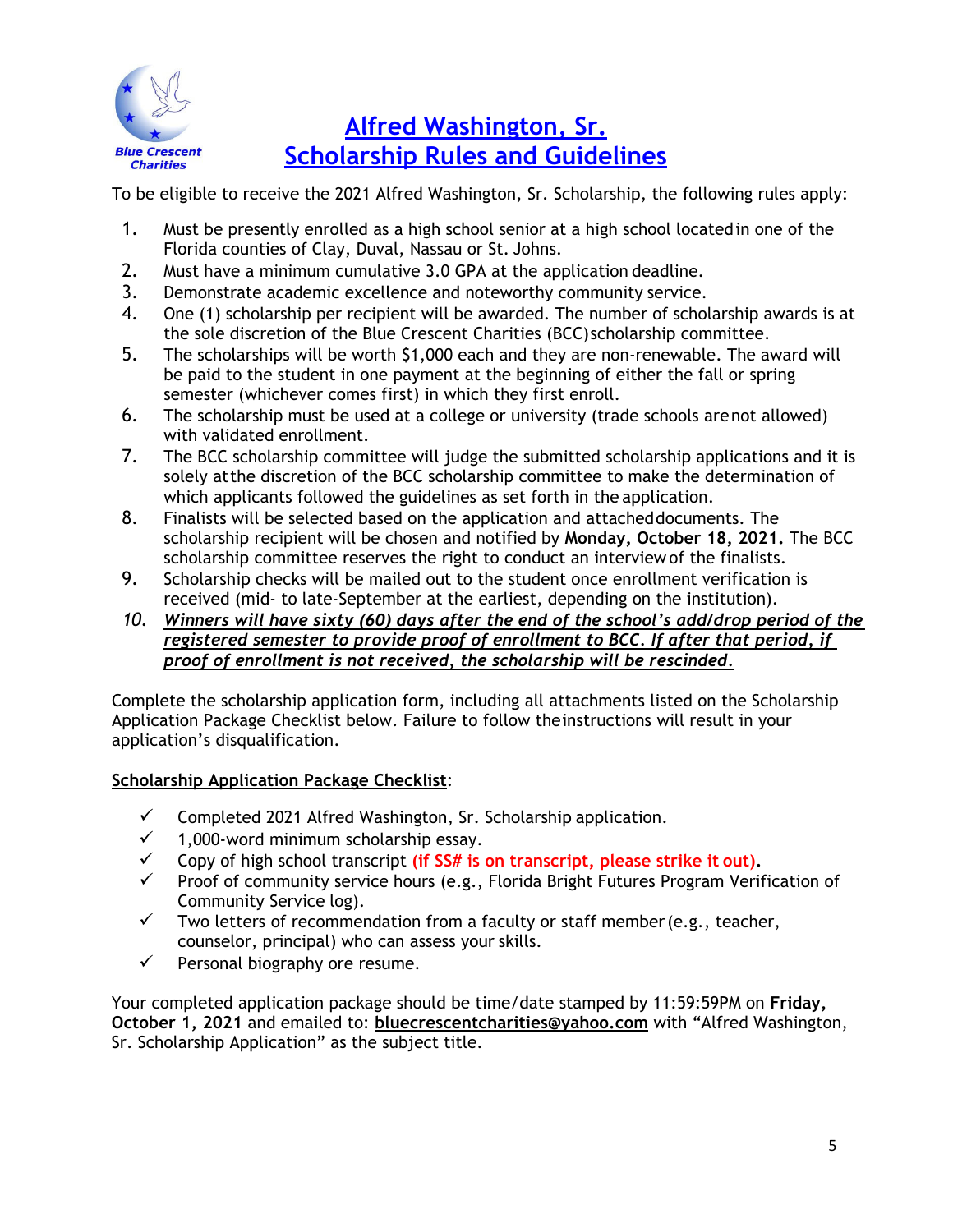

**2021 Alfred Washington, Sr. Scholarship Application**

**Please print clearly or type.** 

### **Part 1: General Information**

| <b>High School Information</b>                                                                                                                                                                                                 |  |  |  |  |
|--------------------------------------------------------------------------------------------------------------------------------------------------------------------------------------------------------------------------------|--|--|--|--|
|                                                                                                                                                                                                                                |  |  |  |  |
|                                                                                                                                                                                                                                |  |  |  |  |
|                                                                                                                                                                                                                                |  |  |  |  |
| GPA: Expected Date of Graduation: COPA: COPA: COPA: COPA: COPA: COPA: COPA: COPA: COPA: COPA: COPA: COPA: COPA: COPA: COPA: COPA: COPA: COPA: COPA: COPA: COPA: COPA: COPA: COPA: COPA: COPA: COPA: COPA: COPA: COPA: COPA: CO |  |  |  |  |
|                                                                                                                                                                                                                                |  |  |  |  |

## **Part 2: Personal Biography (Submit as Separate Attachment)**

#### **Part 3: Essay (1,000 word minimum; double-spaced; typed; 12 point Times New Roman or Arial font)**

Topic: "As you prepare for the next chapter of your life, what are some things that you have learned that molded you into the person you are today? From your experience, what advice can you give future generations that will assist them in the future?"